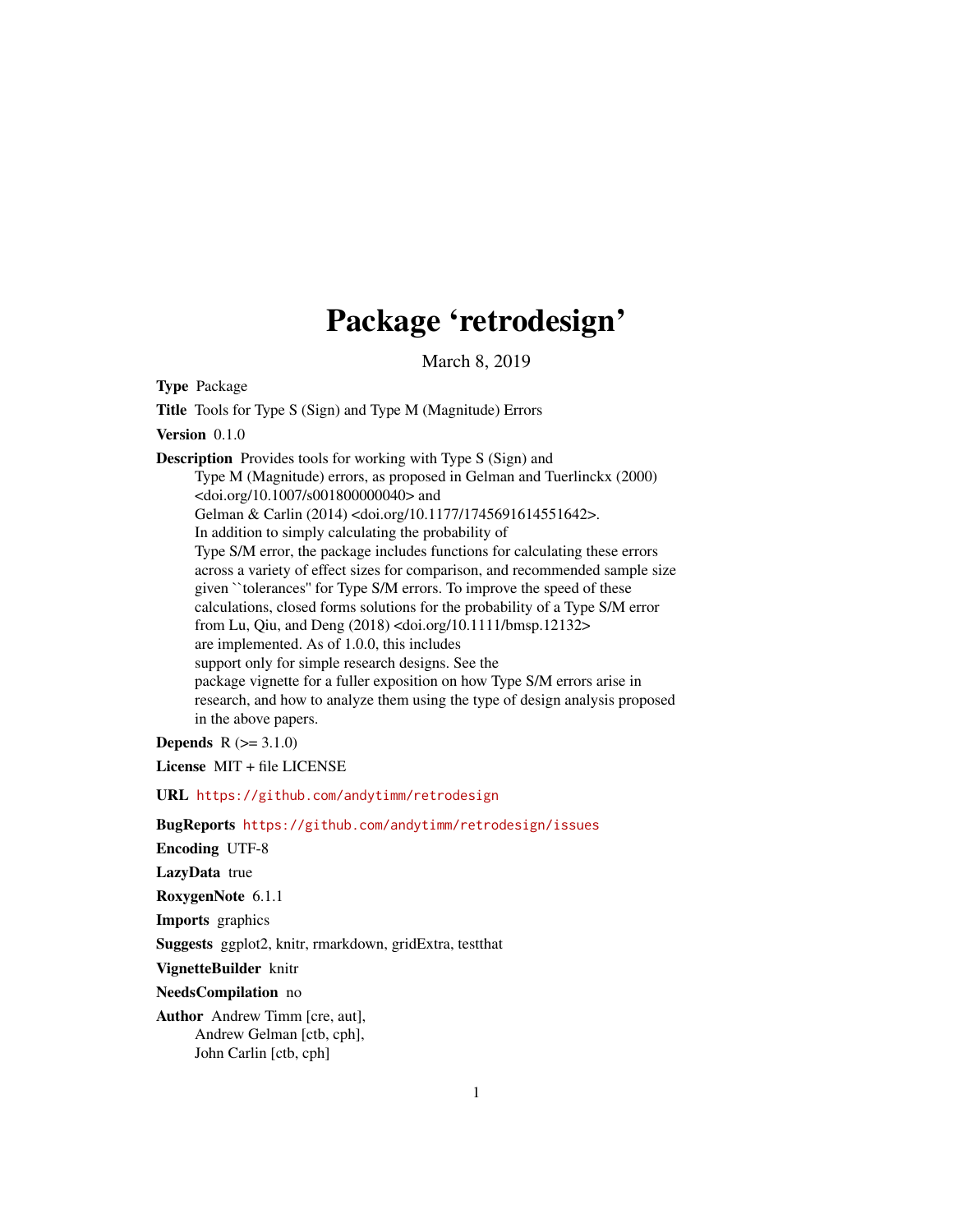<span id="page-1-0"></span>Maintainer Andrew Timm <timmandrew1@gmail.com>

Repository CRAN

Date/Publication 2019-03-08 14:00:02 UTC

## R topics documented:

| Index | 12 |
|-------|----|
|       |    |
|       |    |
|       |    |
|       |    |
|       |    |
|       |    |
|       |    |
|       |    |
|       |    |
|       |    |
|       |    |
|       |    |
|       |    |
|       |    |

retrodesign *retrodesign: Calculates Power, Type S, and Type M error*

#### Description

Calculates Power, Type S, and Type M error and returns them in a list or df, depending on whether a single true effect size or range is provided. retro\_design() is faster as it uses the closed form solution from Lu et al. (2018), but this function can be used for t distributions, whereas retro\_design() cannot. Function originally provided in Gelman and Carlin (2014), reused with permission.

#### Usage

```
retrodesign(A, s, alpha = 0.05, df = Inf, n.sims = 10000)
```
#### Arguments

| A      | a numeric or list, an estimate of the true effect size                            |
|--------|-----------------------------------------------------------------------------------|
| S.     | a numeric, standard error of the estimate                                         |
| alpha  | a numeric, the statistical significance threshold                                 |
| df     | a numeric, the degrees of freedom. df=Inf is equivalent to a normal distribution. |
| n.sims | a numeric, how many times to simulate when calculating Type M error.              |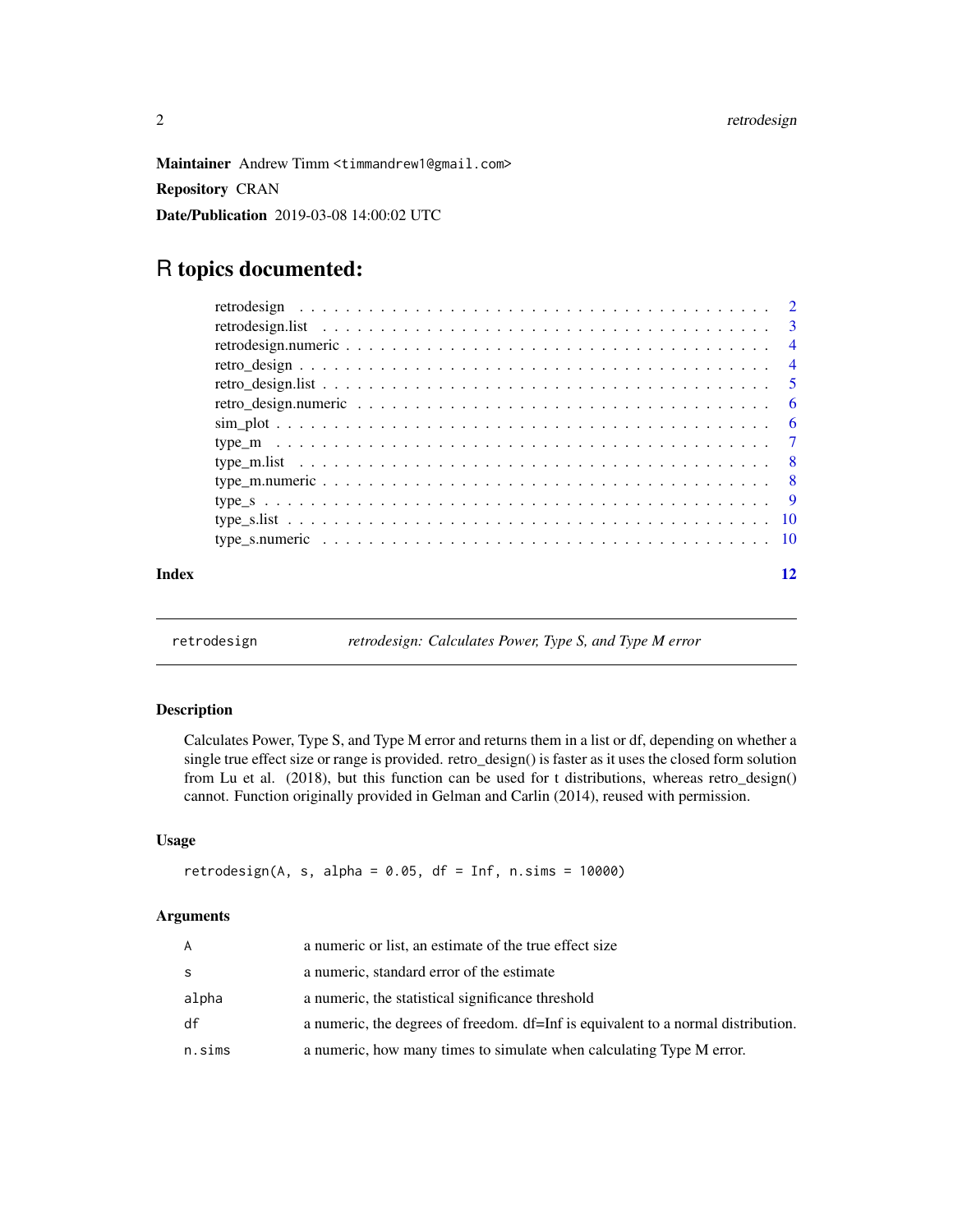#### <span id="page-2-0"></span>retrodesign.list 3

#### Value

either a list of length 3 containing the power, type s, and type M error, or if A is a list, a df that is 4 by length(A), with an effect size and it's corresponding power, type s, and type m errors in each row.

#### Examples

retrodesign(1,3.28) retrodesign(list(.2,2,20),8.1) retrodesign(.5,1,df=10)

retrodesign.list *List retrodesign*

#### Description

retrodesign.list is the S3 method of the generic retrodesign() function, used when a list is passed for A.

#### Usage

```
## S3 method for class 'list'
retrodesign(A, s, alpha = 0.05, df = Inf,
 n.sims = 10000)
```
#### Arguments

| A      | a list, estimates of the true effect size                                         |
|--------|-----------------------------------------------------------------------------------|
| S      | a numeric, standard error of the estimate                                         |
| alpha  | a numeric, the statistical significance threshold                                 |
| df     | a numeric, the degrees of freedom. df=Inf is equivalent to a normal distribution. |
| n.sims | a numeric, how many times to simulate when calculating Type M error               |

#### Value

A df that is 4 by length(A), with an effect size and it's corresponding power, type s, and type m errors in each row.

#### Examples

```
retrodesign(list(.2,2,20), 8.1)
retrodesign(list(.2, 2, 20), 8.1, df = 10)
```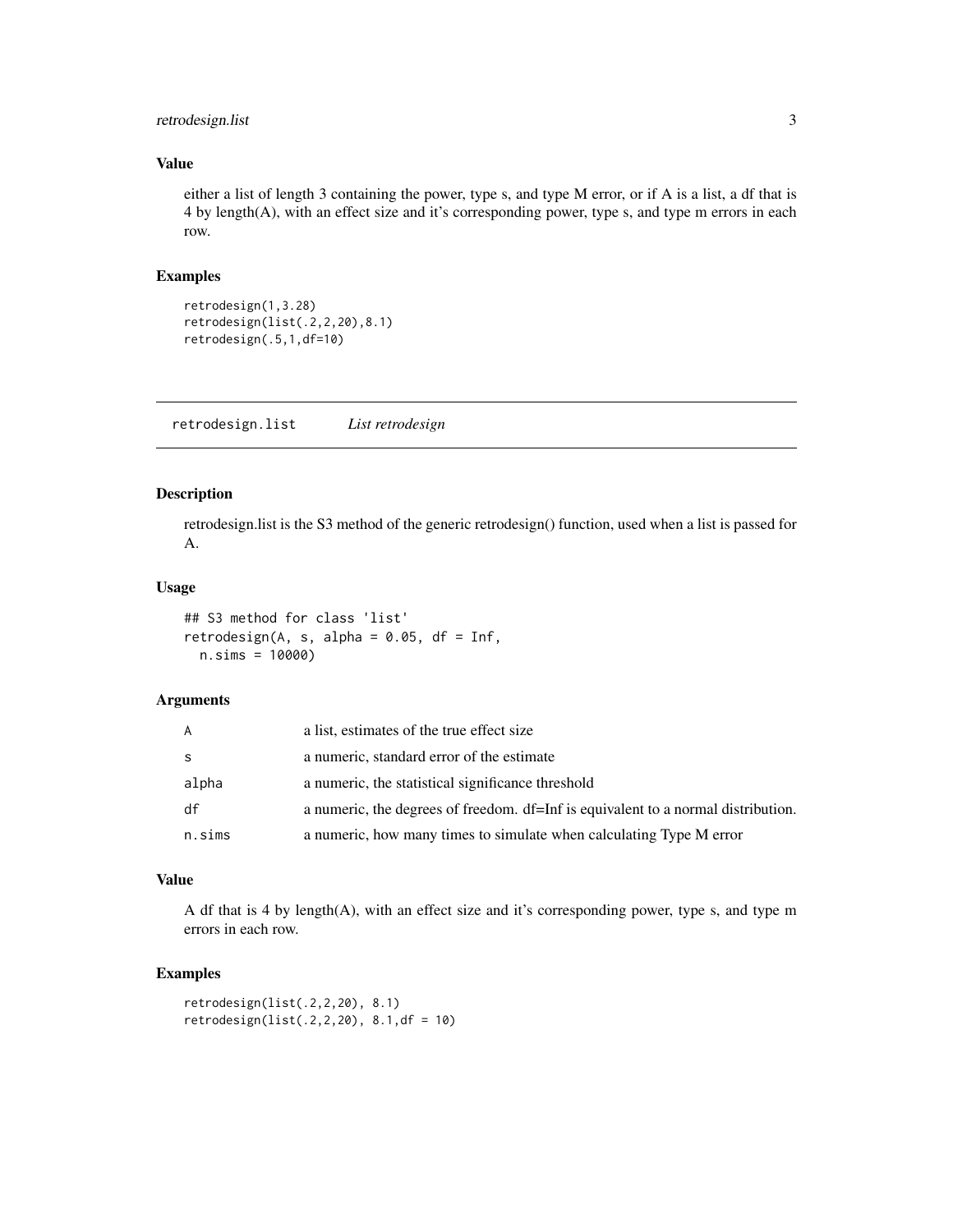<span id="page-3-0"></span>retrodesign.numeric *Numeric retrodesign*

#### Description

retrodesign.numeric is the S3 method of the generic retrodesign() function, used when a single numeric is passed for A.

#### Usage

```
## S3 method for class 'numeric'
retrodesign(A, s, alpha = 0.05, df = Inf,
  n.sims = 10000)
```
#### Arguments

| A            | a numeric, an estimate of the true effect size                                    |
|--------------|-----------------------------------------------------------------------------------|
| <sub>S</sub> | a numeric, standard error of the estimate                                         |
| alpha        | a numeric, the statistical significance threshold                                 |
| df           | a numeric, the degrees of freedom. df=Inf is equivalent to a normal distribution. |
| n.sims       | a numeric, how many times to simulate when calculating Type M error               |

#### Value

A list of length 3 containing the power, type s, and type M error.

#### Examples

```
retrodesign(1,3.28)
retrodesign(2,8.1)
retrodesign(.5,1,df=10)
```
retro\_design *retro\_design: Calculates Power, Type S, and Type M error*

#### Description

Calculates Power, Type S, and Type M error and returns them in a list or df, depending on whether a single true effect size or range is provided. Uses the closed form solution found for the Type-M error found by Lu et al. (2018), and thus is faster than retrodesign. For t distributions, use retrodesign() instead; the closed form solution only applies in the normal case.

#### Usage

 $retro\_design(A, s, alpha = 0.05)$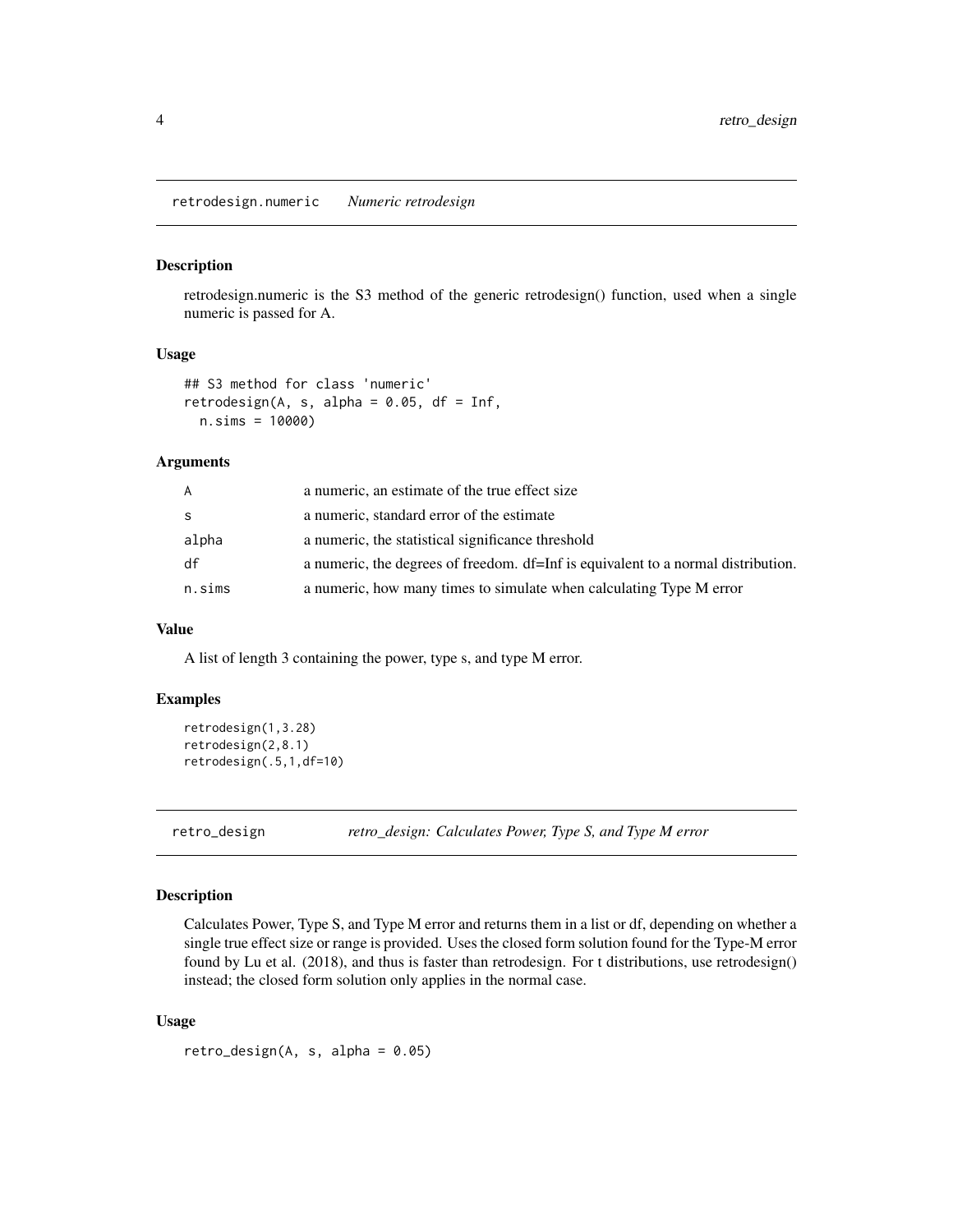#### <span id="page-4-0"></span>Arguments

|       | a numeric or list, an estimate of the true effect size |
|-------|--------------------------------------------------------|
| - S   | a numeric, standard error of the estimate              |
| alpha | a numeric, the statistical significance threshold      |

#### Value

either a list of length 3 containing the power, type s, and type M error, or if A is a list, a df that is 4 by length(A), with an effect size and it's corresponding power, type s, and type m errors in each row.

#### Examples

```
retrodesign(1,3.28)
retrodesign(list(.2,2,20),8.1)
```
retro\_design.list *List retro\_design*

#### Description

retro\_design.list is the S3 method of the generic retro\_design() function, used when a list is passed for A.

#### Usage

## S3 method for class 'list' retro\_design $(A, s, alpha = 0.05)$ 

#### Arguments

| A     | a list, estimates of the true effect size         |
|-------|---------------------------------------------------|
| -S    | a numeric, standard error of the estimate         |
| alpha | a numeric, the statistical significance threshold |

#### Value

A df that is 4 by length(A), with an effect size and it's corresponding power, type s, and type m errors in each row.

#### Examples

```
retro_design(list(.2,2,20),8.1)
```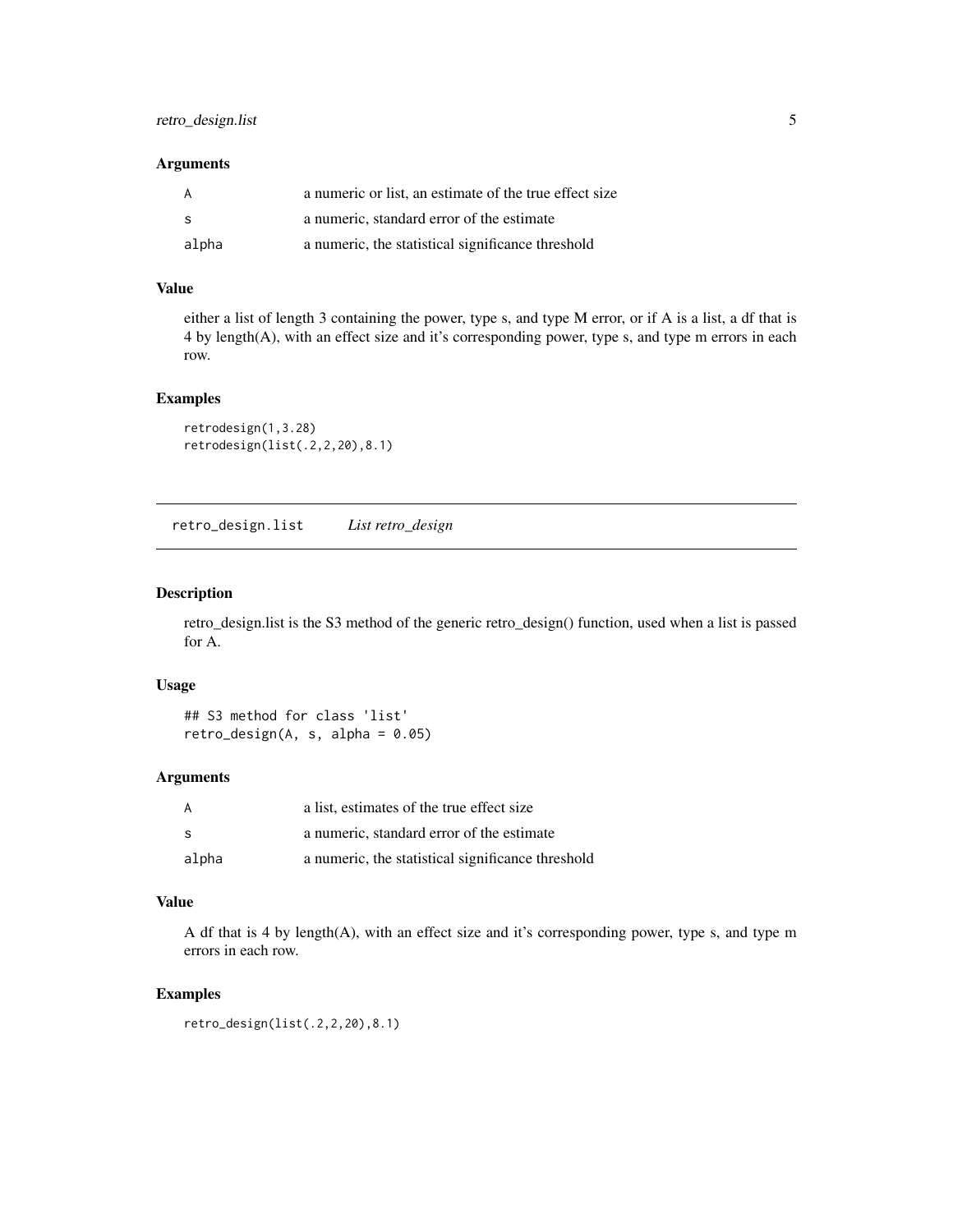<span id="page-5-0"></span>retro\_design.numeric *Numeric retro\_design*

#### Description

retro\_design.numeric is the S3 method of the generic retro\_design() function, used when a single numeric is passed for A.

#### Usage

```
## S3 method for class 'numeric'
retro\_design(A, s, alpha = 0.05)
```
#### Arguments

| A     | a numeric, an estimate of the true effect size    |
|-------|---------------------------------------------------|
| S     | a numeric, standard error of the estimate         |
| alpha | a numeric, the statistical significance threshold |

#### Value

A list of length 3 containing the power, type s, and type M error.

#### Examples

```
retrodesign(1,3.28)
retrodesign(2,8.1)
```
sim\_plot *sim\_plot: visualize type S/M errors*

#### Description

Graphs type S/M errors resulting from a simulation using the provided parameters (using the same simulation method as retrodesign()). Can optionally display using ggplot.

#### Usage

```
sim\_plot(A, s, alpha = 0.05, df = Inf, n.sims = 5000, gg = TRUE)
```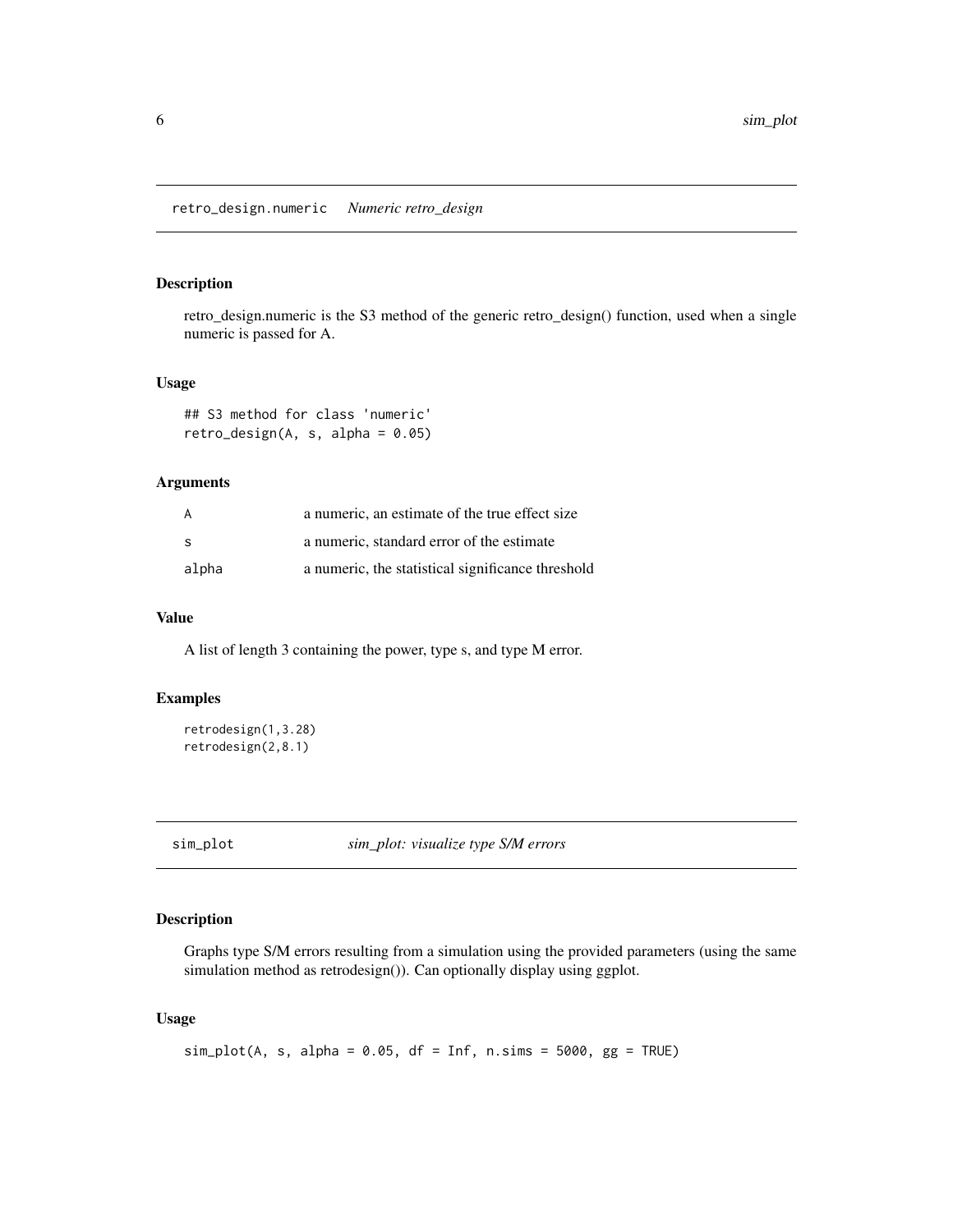#### <span id="page-6-0"></span>type\_m 7

#### Arguments

| A      | a numeric, an estimate of the true effect size                      |
|--------|---------------------------------------------------------------------|
| -S     | a numeric, standard error of the estimate                           |
| alpha  | a numeric, the statistical significance threshold                   |
| df     | a numeric, the degrees of freedom                                   |
| n.sims | a numeric, how many times to simulate when calculating Type M error |
| gg     | If TRUE and ggplot2 is installed, uses ggplot2 for graphic          |

#### Value

A list of length 3 containing the power, type s, and type M error.

#### Examples

sim\_plot(1,3.28) sim\_plot(.5,1)

```
type_m type_m
```
#### Description

Calculates type m error. Is calculated using simulation, and thus supports t distributions through the df parameter.

#### Usage

type\_m(A, s, alpha = 0.05, df = Inf, n.sims = 10000)

#### Arguments

| $\overline{A}$ | a numeric or list, estimate(s) of the true effect size                                         |
|----------------|------------------------------------------------------------------------------------------------|
| -S             | a numeric, standard error of the estimate                                                      |
| alpha          | a numeric, the statistical significance threshold                                              |
| df             | a numeric, the number of degrees of freedom. df=Inf is equivalent to a normal<br>distribution. |
| n.sims         | a numeric, how many times to simulate when calculating Type M error                            |

#### Value

either the type m error, a numeric if a single A is provided, or a df of length 2 by A, with the effect size and corresponding type m error in each row.

#### Examples

type\_m(1,3.28) type\_m(list(.2,2,20),8.1)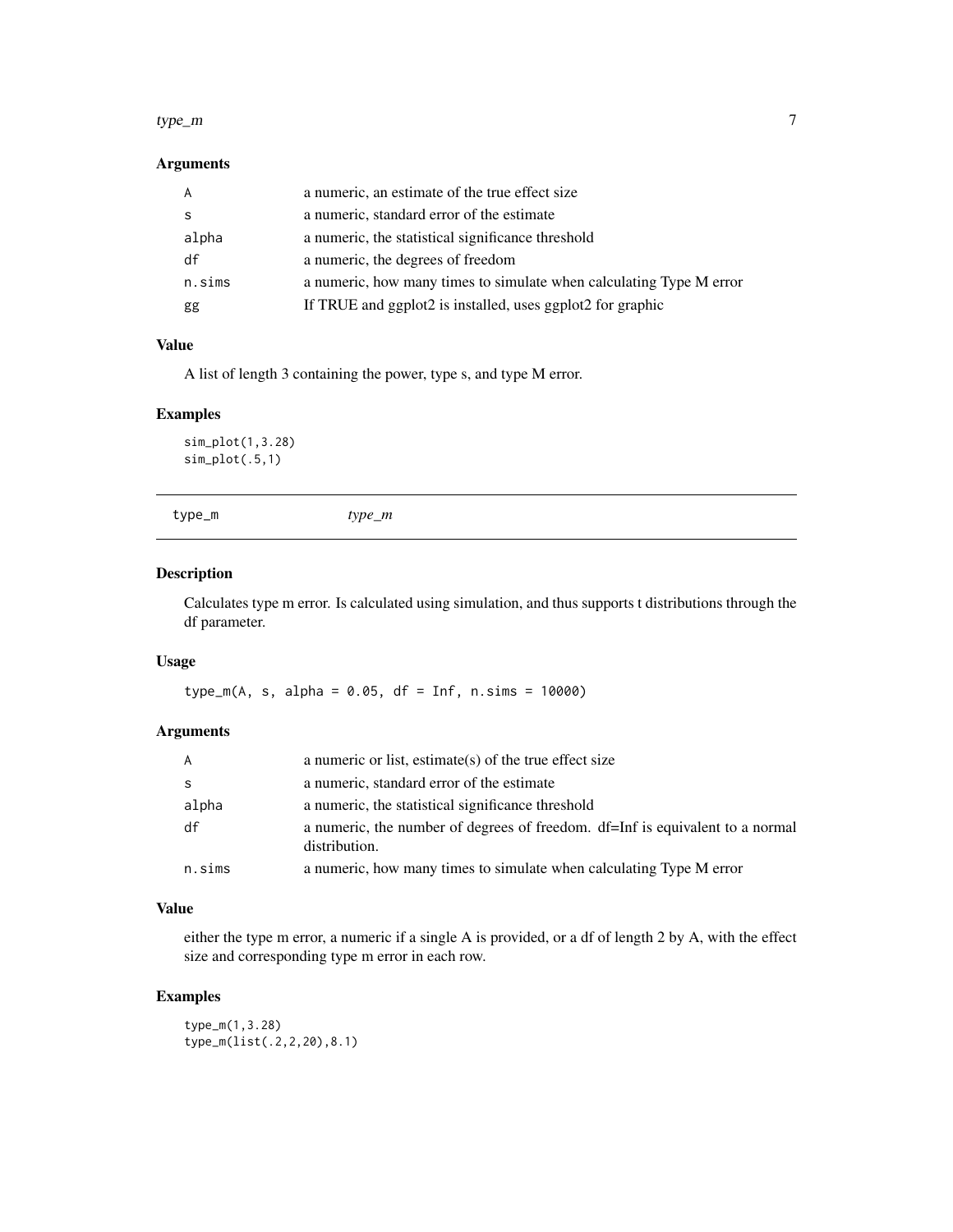<span id="page-7-0"></span>type\_m.list *List type\_m*

#### Description

type\_m.list is the S3 method of the generic type\_m() function, used when a list is passed for A.

#### Usage

## S3 method for class 'list' type\_m(A, s, alpha = 0.05, df = Inf, n.sims = 10000)

#### Arguments

| A      | a list, estimates of the true effect size                                                      |
|--------|------------------------------------------------------------------------------------------------|
| S      | a numeric, standard error of the estimate                                                      |
| alpha  | a numeric, the statistical significance threshold                                              |
| df     | a numeric, the number of degrees of freedom. df=Inf is equivalent to a normal<br>distribution. |
| n.sims | a numeric, how many times to simulate when calculating Type M error                            |

#### Value

A df that is 2 by length(A), with an effect size and it's corresponding type m errors in each row.

#### Examples

type\_s(list(.2,2,20),8.1)

type\_m.numeric *Numeric type\_m*

#### Description

this is the S3 method of the generic type\_m() function, used when a numeric is passed for A.

#### Usage

```
## S3 method for class 'numeric'
type_m(A, s, alpha = 0.05, df = Inf,
 n.sims = 10000)
```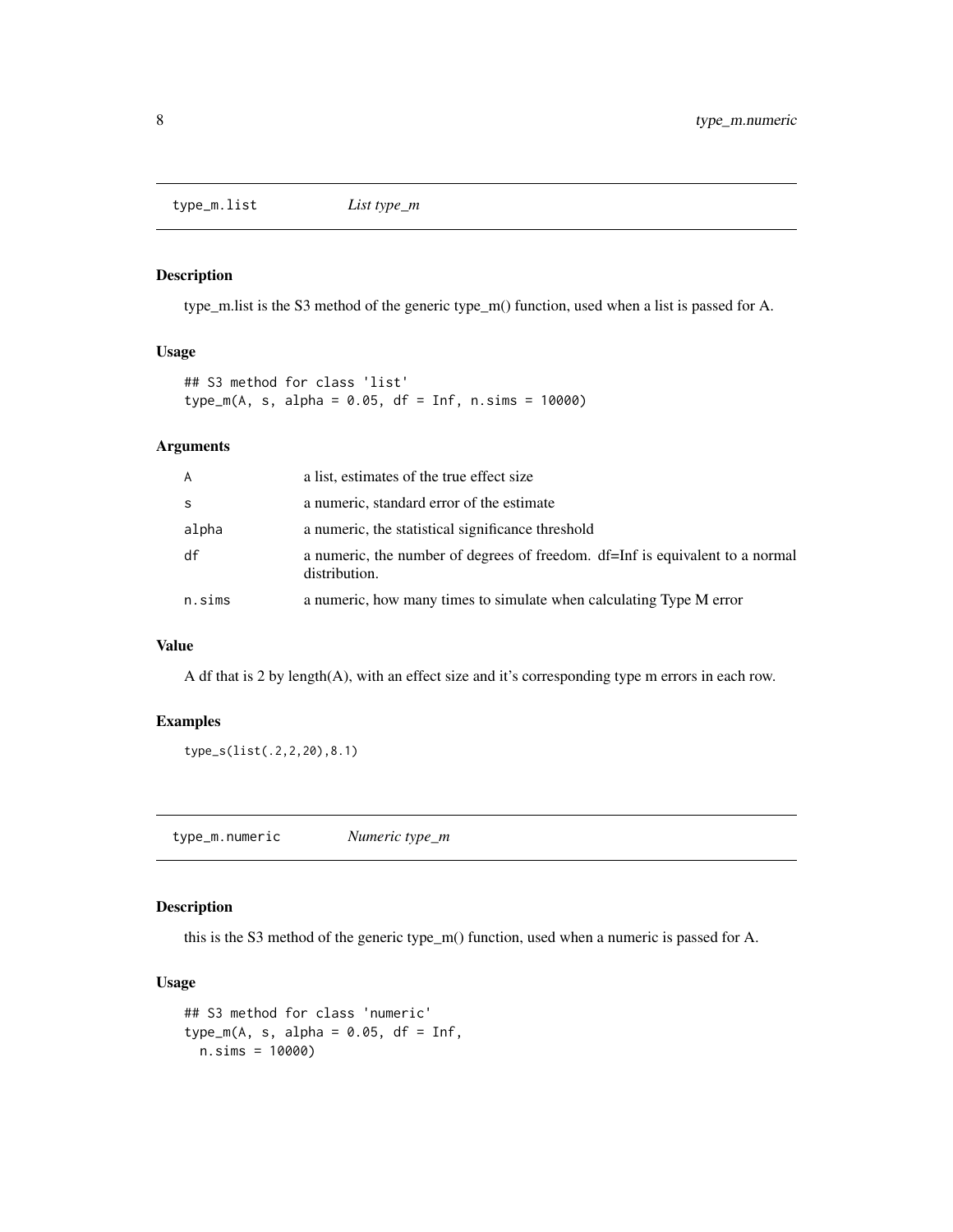#### <span id="page-8-0"></span> $type\_s$  9

#### Arguments

| n.sims       | a numeric, how many times to simulate when calculating Type M error                            |
|--------------|------------------------------------------------------------------------------------------------|
| df           | a numeric, the number of degrees of freedom. df=Inf is equivalent to a normal<br>distribution. |
| alpha        | a numeric, the statistical significance threshold                                              |
| <sub>S</sub> | a numeric, standard error of the estimate                                                      |
| $\mathsf{A}$ | a numeric, estimate of the true effect size                                                    |

#### Value

either the type m, a numeric if a single A is provided, or a df of length 2 by A, with the effect size and corresponding type m error in each row.

#### Examples

type\_m(1,3.28)

| type_s | type_s |
|--------|--------|
|        |        |

#### Description

Calculates type s error.

#### Usage

 $type_s(A, s, alpha = 0.05)$ 

#### Arguments

| A     | a numeric or list, estimate(s) of the true effect size |
|-------|--------------------------------------------------------|
| -S    | a numeric, standard error of the estimate              |
| alpha | a numeric, the statistical significance threshold      |

#### Value

either the type S, a numeric if a single A is provided, or a df of length 2 by A, with the effect size and corresponding type S error in each row.

#### Examples

type\_s(1,3.28) type\_s(list(.2,2,20),8.1)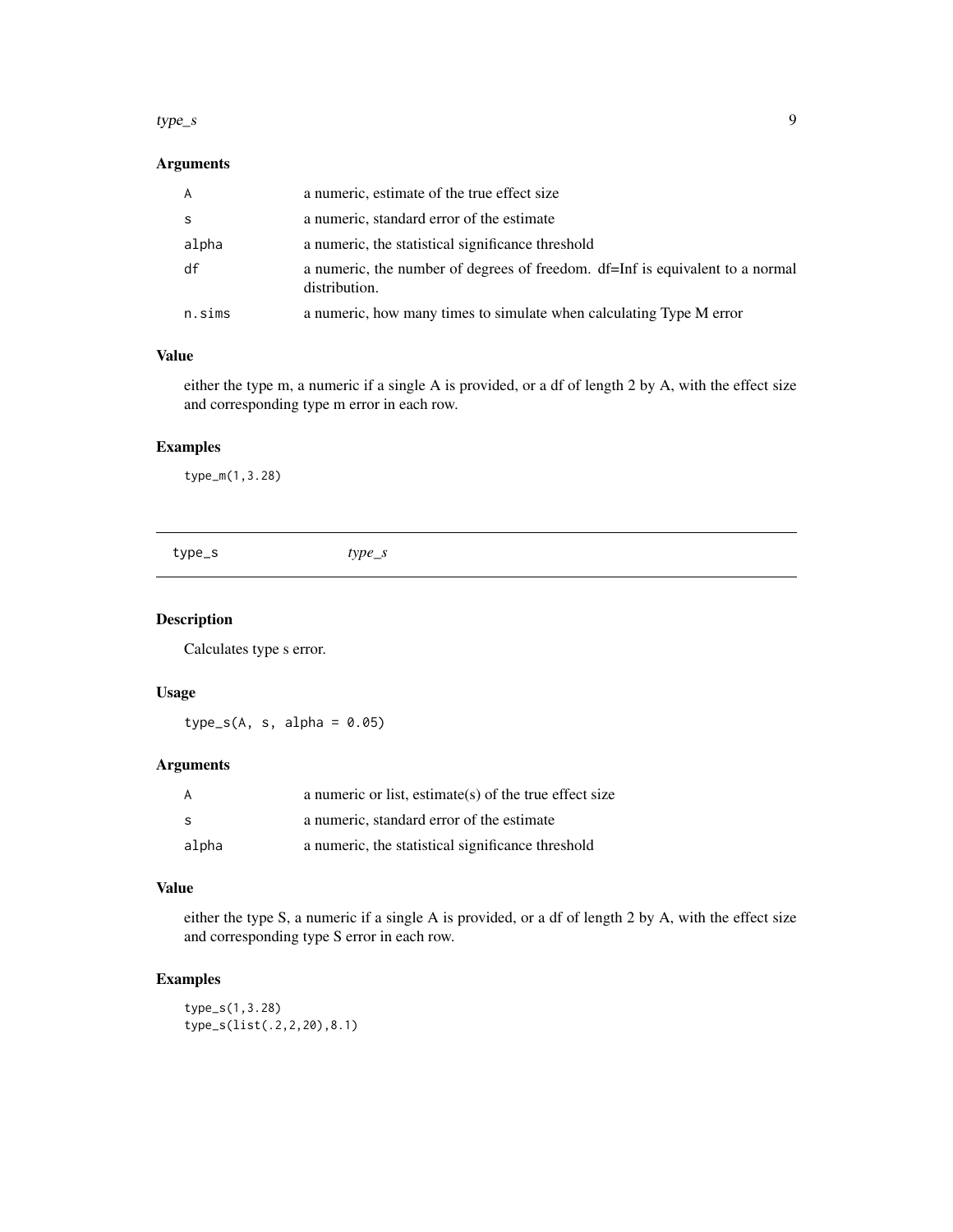<span id="page-9-0"></span>type\_s.list *List type\_s*

#### Description

type\_s.list is the S3 method of the generic type\_s() function, used when a list is passed for A.

#### Usage

## S3 method for class 'list'  $type_s(A, s, alpha = 0.05)$ 

#### Arguments

| A     | a list, estimates of the true effect size         |
|-------|---------------------------------------------------|
| -S    | a numeric, standard error of the estimate         |
| alpha | a numeric, the statistical significance threshold |

#### Value

A df that is 2 by length(A), with an effect size and it's corresponding type s errors in each row.

#### Examples

type\_s(list(.2,2,20),8.1)

type\_s.numeric *Numeric type\_s*

#### Description

this is the S3 method of the generic type\_s() function, used when a numeric is passed for A.

#### Usage

```
## S3 method for class 'numeric'
type_s(A, s, alpha = 0.05)
```
#### Arguments

| A     | a numeric, estimate of the true effect size       |
|-------|---------------------------------------------------|
| S     | a numeric, standard error of the estimate         |
| alpha | a numeric, the statistical significance threshold |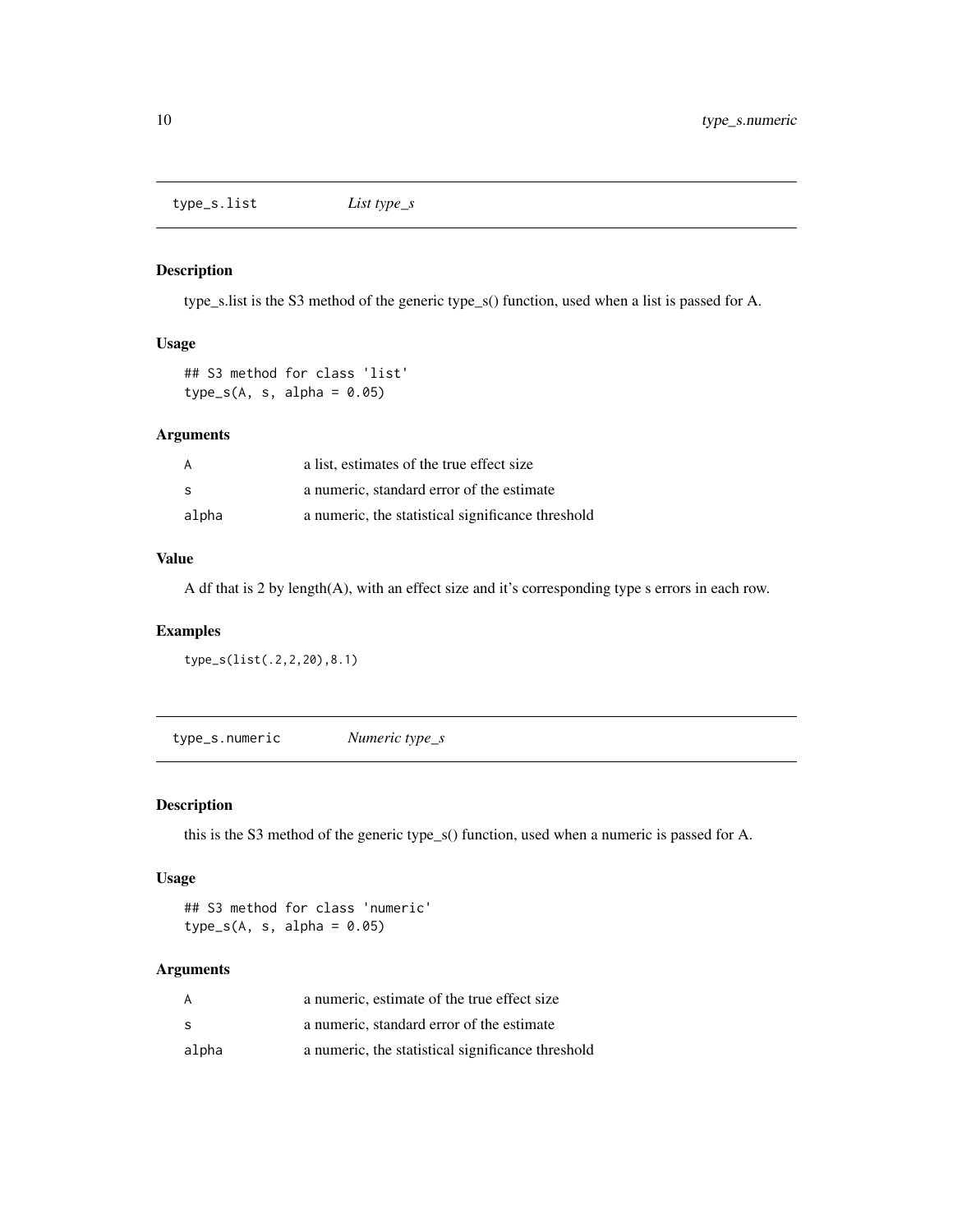#### type\_s.numeric 11

### Value

either the type S, a numeric if a single A is provided, or a df of length 2 by A, with the effect size and corresponding type S error in each row.

### Examples

type\_s(1,3.28)